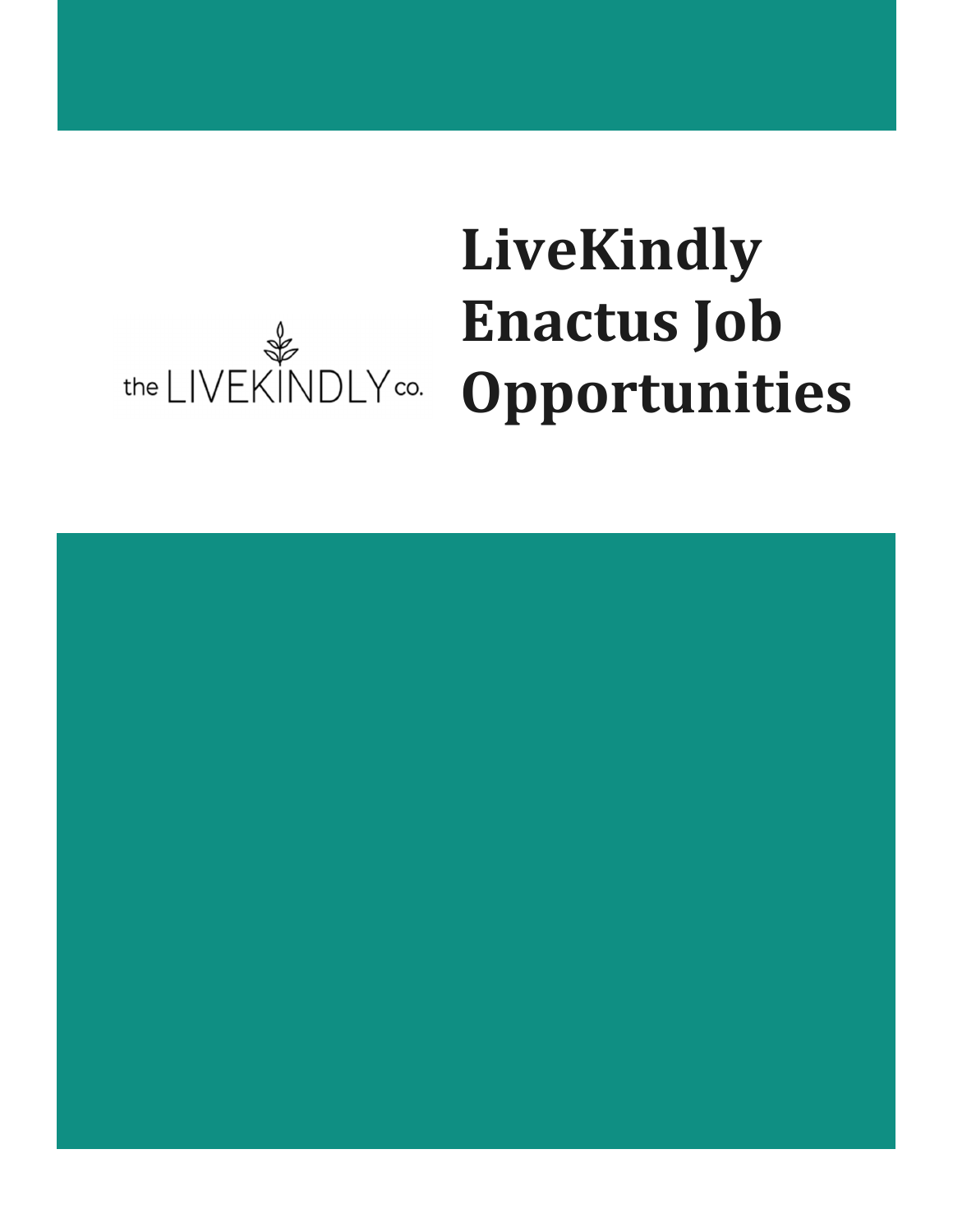# **Contents**

| <b>Intern Title/Role</b>                           | Page           | <b>Preferred Location</b>            | <b>Hours per</b><br><b>Week</b> | <b>Duration</b>        |
|----------------------------------------------------|----------------|--------------------------------------|---------------------------------|------------------------|
| China Startup                                      | 3              | Shanghai                             | $25 - 30$<br>hours              | 6 months               |
| <b>Finance Intern</b>                              | 3              | <b>New York City</b>                 | $20 - 30$<br>hours              | As long as<br>possible |
| Digital Marketing<br><b>Performance Specialist</b> | $\overline{4}$ | Europe                               | 20 hours                        | $3$ months $+$         |
| <b>Editorial Intern</b>                            | 5              | Remote                               | $20 - 30$<br>hours              | 12 months              |
| <b>HR</b> intern Europe                            | 5              | Remote (preferably<br>Europe)        | $20 - 30$<br>hours              |                        |
| <b>Integration Management</b><br>Intern            | 6              | Remote                               | $20 - 30$<br>hours              | 6-9 months             |
| <b>Social Content Intern</b>                       | $\overline{7}$ | Remote (preferably<br>North America) | $20 - 30$<br>hours              | 12 months              |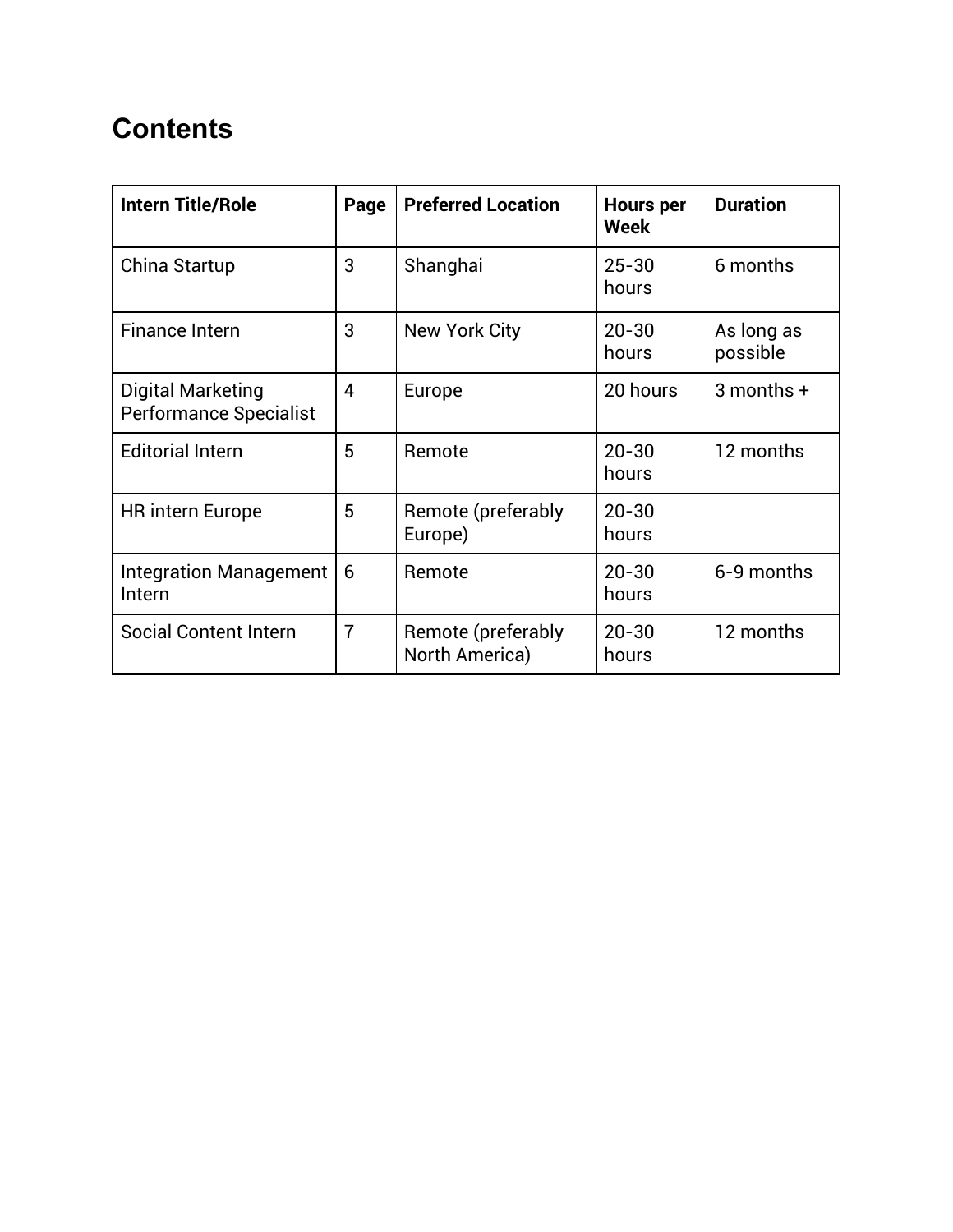#### **ABOUT LIVEKINDLY COLLECTIVE**

[The LIVEKINDLY co,](http://www.livekindly.com/) a collective of heritage and startup brands is on track to become one of the world's largest plant-based food companies. Under the leadership of founders, entrepreneurs, and global leaders our Mission is to make plant-based living the new norm by creating delicious and nutritious food without the need for animals or the depletion of natural resources.

Join us on our journey to inspire change in the world by bringing kindness where it belongs: to your plate!

# August 2020 **GREATER CHINA REGION START-UP INTERN**

#### **Location: Shanghai, China**

# **POSITION SUMMARY**

We are seeking an intern to help aid with start-up operations in our Greater China region. The role will work closely with our Regional Director of Greater China and focus on start-up tasks including:

- Marketing for the Greater China region
- Information gathering and market research
- Analysis of relevant information
- Other start-up related project work

# **QUALIFICATIONS:**

- Completed High school diploma
- Studying toward a degree in business start-up or a related field
- Experience working in a professional setting
- Tech savvy and proficient in all Microsoft Office applications
- Excellent administrative and organizational skills
- Effective communication skills
- Detail oriented

#### August 2020 **FINANCE INTERN**

#### **Location: New York City**

#### **POSITION SUMMARY**

We are seeking a Finance intern. The role will work closely with our Chief Financial Officer and our Chief Accounting Officer & Controller and focus on financial tasks including:

- Working with the CFO on financial projects
- Working with the Controller on accounting projects
- Other finance related project work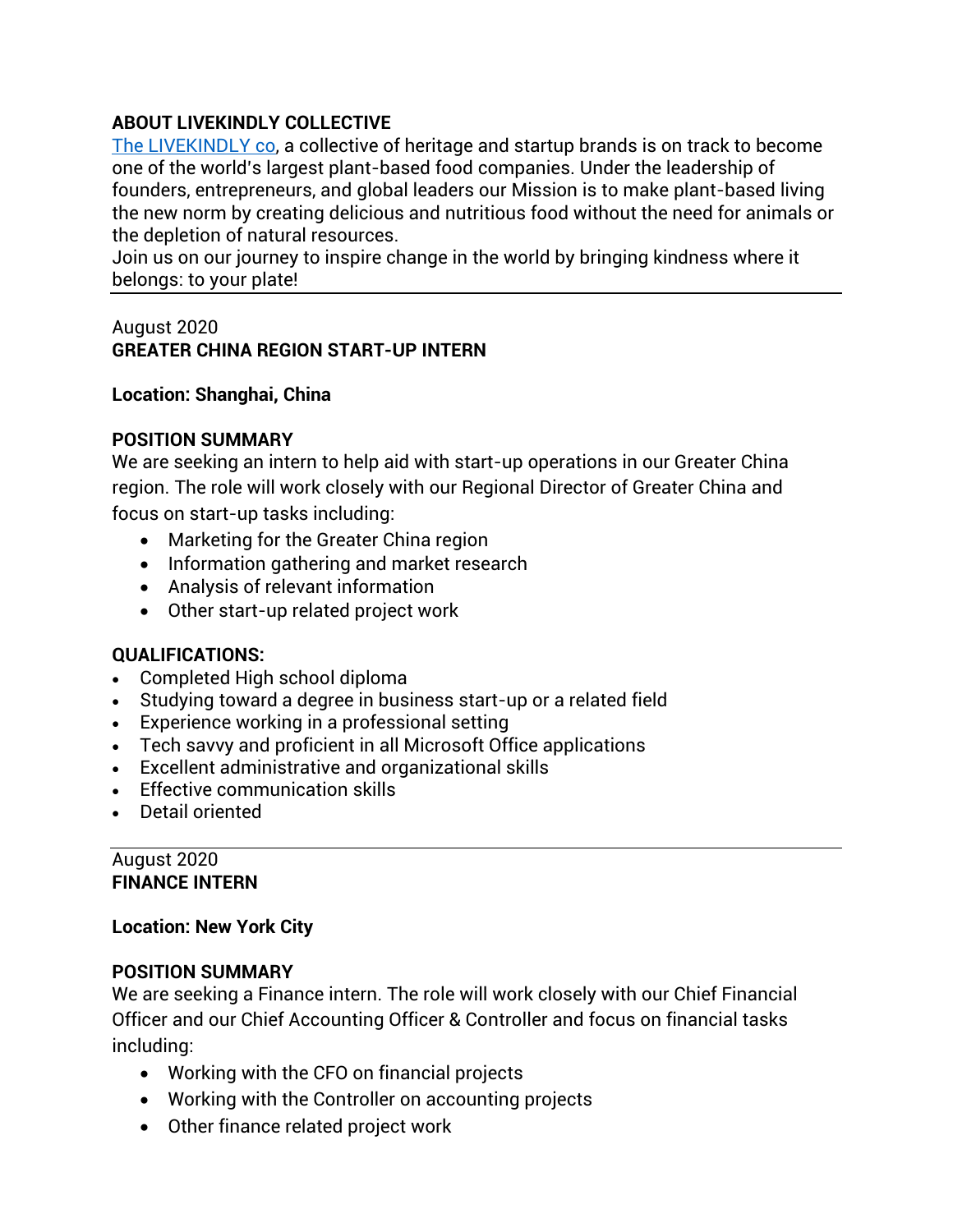### **QUALIFICATIONS:**

- Completed High school diploma
- Studying toward a degree in finance or related field
- Finance and modeling experience
- Experience working in a professional setting
- Tech savvy and proficient in all Microsoft Office applications
- Excellent administrative and organizational skills
- Effective communication skills
- Detail oriented

# August 2020 **DIGITAL MARKETING PERFORMANCE SPECIALIST INTERN**

#### **Location: Europe**

### **POSITION SUMMARY**

We are seeking a Digital Marketing Performance Specialist intern. The role will work closely with our Chief Marketing Officer and focus on marketing tasks including:

- Getting a full understanding of the Set, KPI's, and the performance of all of the Digital Campaigns within the LIVEKINDLY Collective.
- Design an aligned standard (of KPI's) for performance measurement
- Help to improve briefings for future Digital campaigns
- Other marketing related project work

# **QUALIFICATIONS:**

- Completed High school diploma
- Studying toward a degree in Marketing or related field
- Experience working in a professional setting
- Tech savvy and proficient in all Microsoft Office applications
- Excellent administrative and organizational skills
- Effective communication skills
- Detail oriented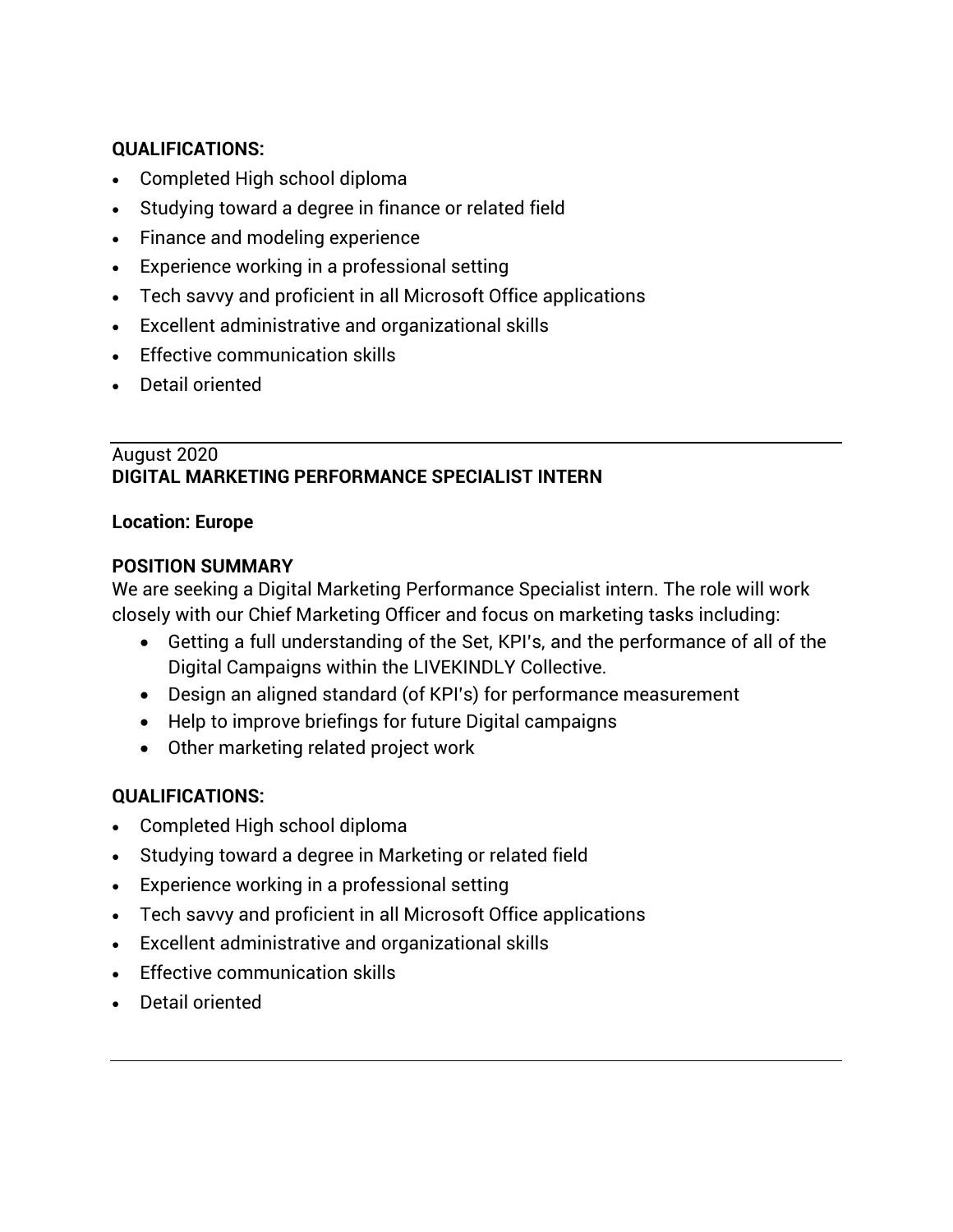#### 2020 **EDITORIAL INTERN**

#### **Location: Remote**

#### **POSITION SUMMARY**

We are seeking an intern to help aid with editorial content for LIVEKINDLY Lifestyle. The role will work closely with our Head of Operations, Staff Writers, and Directors of Content and focus on editorial tasks including:

- Writing and generating ideas for LIVEKINDLY Lifestyle editorial content
- Helping to edit editorial content
- Other editorial related project work

# **QUALIFICATIONS:**

- Completed High school diploma
- Studying toward a degree in Writing, Journalism, or a related field
- Experience working in a professional setting
- Tech savvy and proficient in all Microsoft Office applications
- Excellent administrative and organizational skills
- Effective communication skills
- Detail oriented

#### August 2020 **HUMAN RESOURCE INTERN EUROPE**

#### **Location: Remote, preferably Europe**

# **POSITION SUMMARY**

We are seeking a Human Resource intern for Europe. The role will work closely with our Head of HR for Europe and focus on Culture-related and HR Operations tasks including:

- Assess and describe cultural similarities and differences between our acquired companies
- Support change initiatives that reinforce and celebrate our company culture
- Create job descriptions for (new) roles in the integrated organization
- Analyze similarities and differences in HR processes across different acquired companies
- Map (new) integrated HR programs and help prepare communication materials for employees
- Recruitment activities (sourcing and screening of candidates)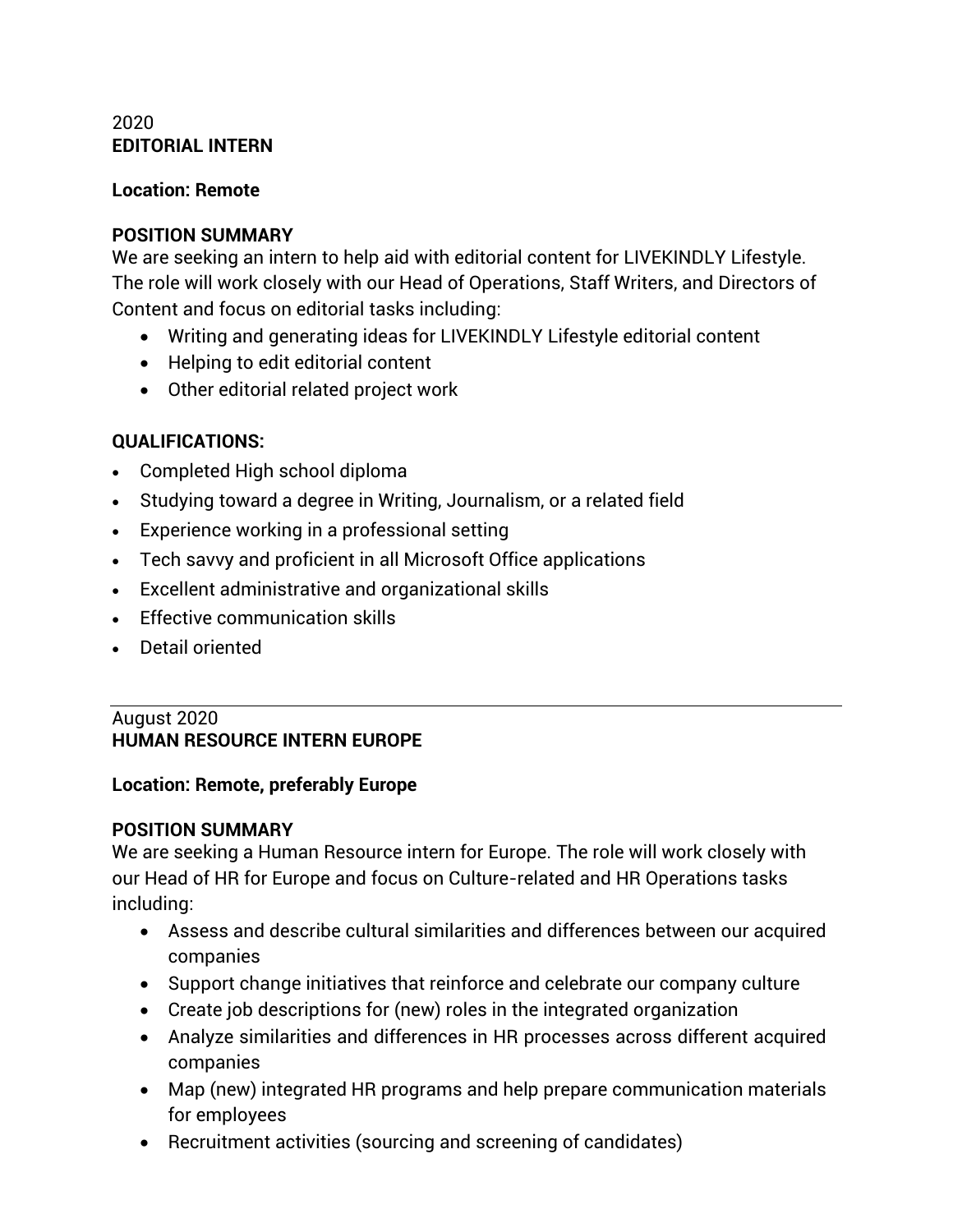- Offer letter and Employment contract creation
- Other HR and cultural integration related project work

# **QUALIFICATIONS:**

- Completed High school diploma
- Studying toward a degree in Human Resource Management or related field
- Experience working in a professional setting
- Tech savvy and proficient in all Microsoft Office applications
- Excellent administrative and organizational skills
- Effective communication skills
- Detail oriented

# August 2020 **Integration Management Internship**

### **Location: Remote**

### **POSITION SUMMARY**

We are seeking an **Integration Management** intern who will support integration of LIVEKINDLY COLLECTIVE operations in Europe. The role will work closely with our **Integration Project Manager** (ex-project manager from top-tier consulting firms) and focus on following tasks:

- Supporting integration tracking, monitoring and reporting
- Supporting interactions with stakeholders involved in the integration (department leads, startup brands etc.)
- Conducting research and developing analysis
- Performing other ad-hoc tasks required to support integration

# **QUALIFICATIONS:**

- Senior year student/recently graduated from a degree in business or a related field
- Outstanding academic performance and an aptitude for analytics
- Strong record in work setting or extracurricular activities
- Pervious internships in top-tier consulting firms would be considered as a plus
- Tech savvy and proficient in all Microsoft Office applications
- Excellent administrative and organizational skills
- Effective communication skills
- Detail oriented